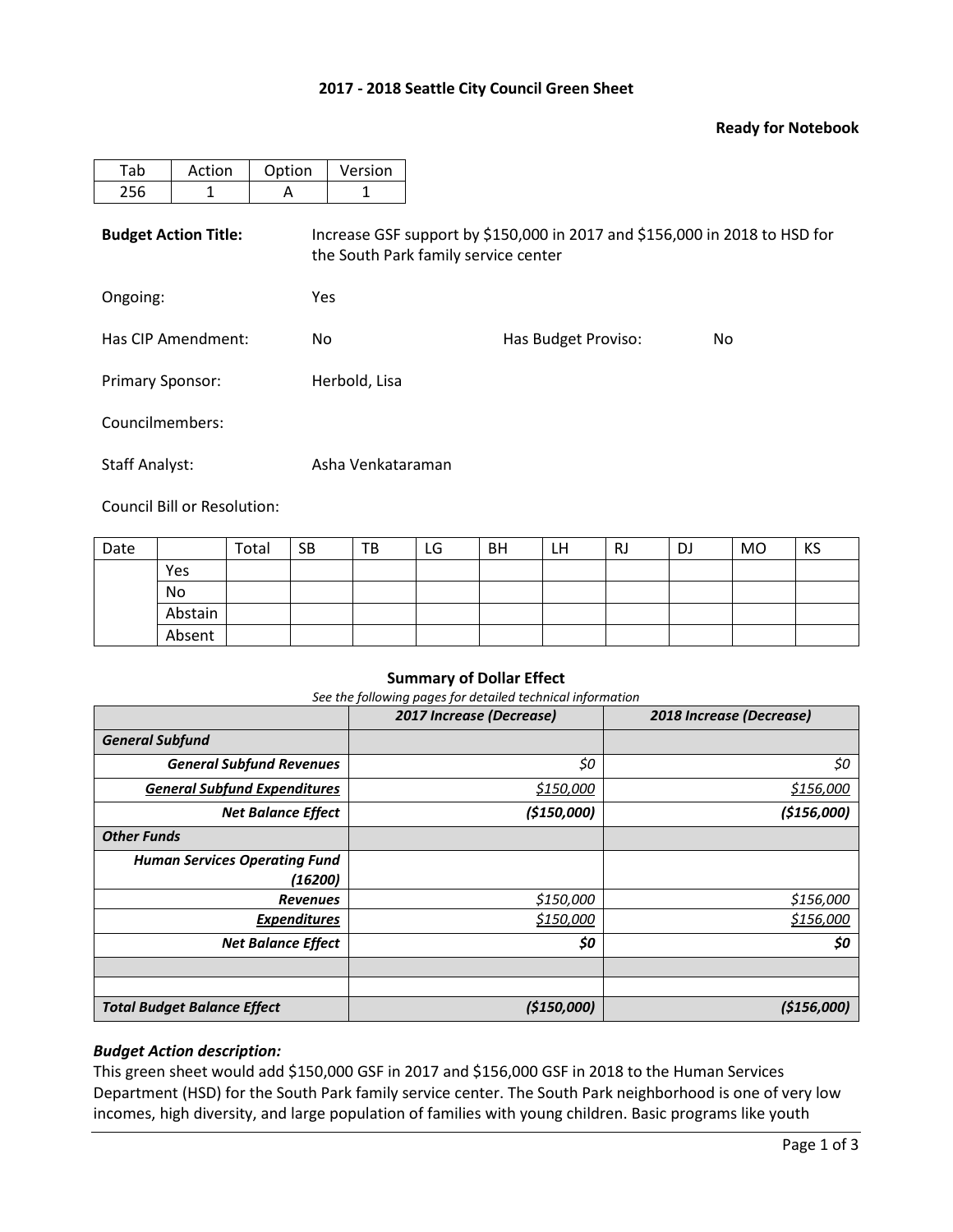| Artion | Ontion | Version |
|--------|--------|---------|
|        |        |         |

support, ESL, parenting, housing, home-visit, and educational programs are examples of some of the supports that would strengthen families in South Park. Right now the South Park Information and Resource Center (SPIARC) provides such services to some residents, but SPIARC is only able to open their office for direct services 3 days a week for 6 hours per day, losing the opportunity to help more families. This request for funds could support additional hours of operations for an organization like SPIARC.

The funding is intended to support a community based organization that can provide services to 500 clients with programs such as health, art and culture programs; human and emergency services; leadership programs and educational programs.

Providing this funding for South Park would assist community based organizations in making improvements in the lives of South Park residents. They would do this by creating social connection and physical activity as well as assisting employment and education resources to meet the needs of this specific community.